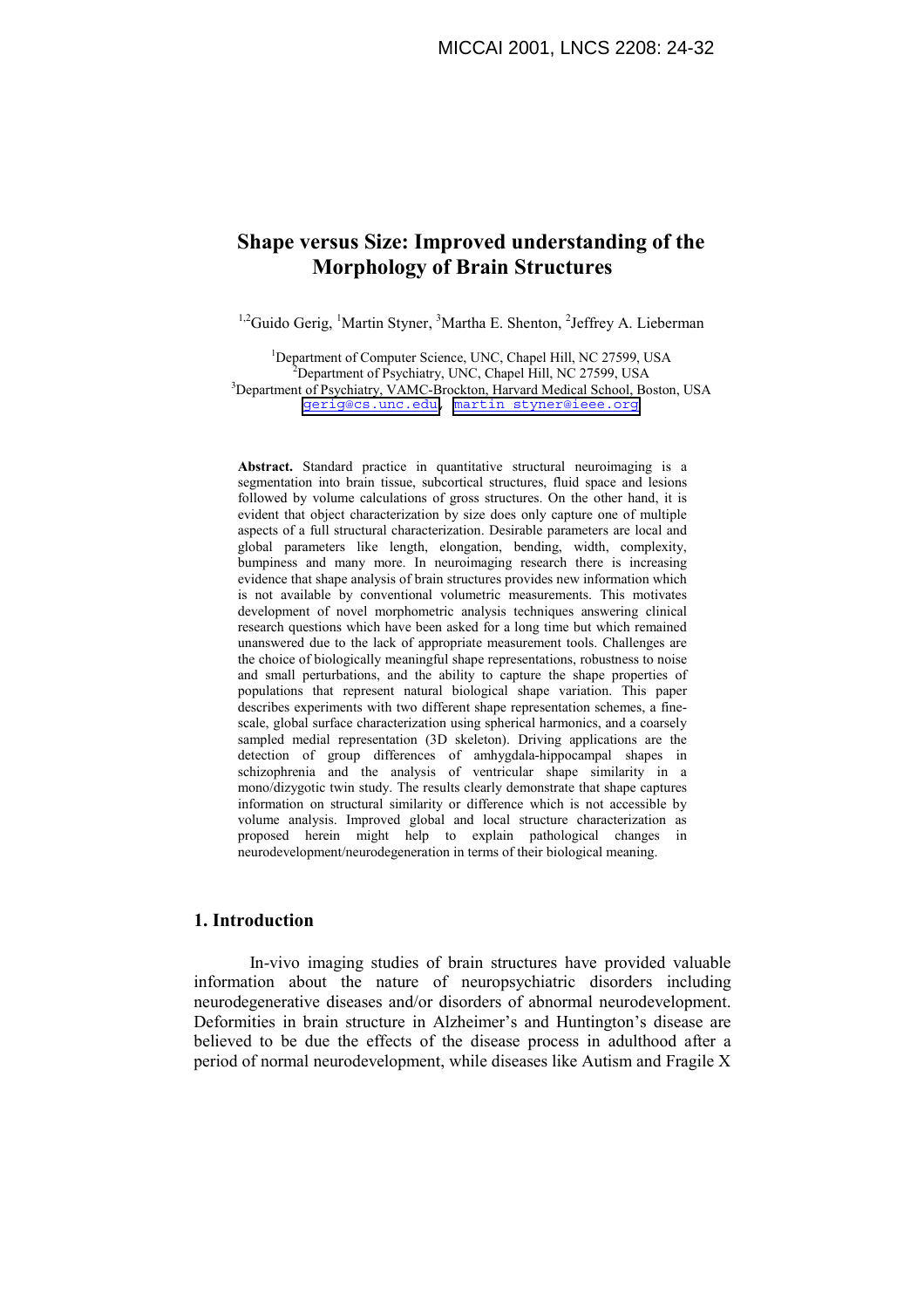syndrome are thought to involve abnormal neurodevelopment which give rise to the symptoms of the illness. Schizophrenia, on the other hand, is often subject to conflicting hypotheses about the cause and temporal evolution of the neuropathologic features of the disorder. Structural imaging studies so far have most often focused on volumetric assessment of brain structures, for example full brain or hemispheric gray and white matter, ventricular volume and hippocampus. Increasing evidence for structural changes in small subregions and parts of structures drive development of new structure analysis techniques. Wang [Wang 2000] found that while hippocampal volume did not discriminate schizophrenia groups from control groups, shape measurements did provide a distinct group separation. The paper further discusses that summary comparisons of whole structures ignores the possibility of detecting regional differences. Csernansky [Csernansky et al., 1998] suggests that a full characterization of neuroanatomical abnormalities will increase our understanding of etiology, pathogenesis, and pathophysiology of schizophrenia. Results show that the analysis of hippocampal shape discriminates schizophrenia and control subjects with greater power than volumetry [see also Haller et al., 1996,1997]. [Suddath et al., 1990] found smaller anterior hippocampi in affected vs. unaffected MZ twins. All these studies advocate new morphometry techniques to study shape rather than gross volume and to provide quantitative measures that are not only statistical significant but also neuroanatomically relevant and intuitive.

# **2. Shape Modeling**

**Surface-based shape representation**: We applied a technique for surface parametrization that uses expansion into a series of spherical harmonics (SPHARM) [Brechbuehler, 1995, Szekely et al., 1996, Kelemen, 1999]. The development parallels the seminal work of Cootes & Taylor [Cootes et al., 1995] on active shape models but is based on a parametric object description (inspired by Staib and Duncan [Staib, 1996]) rather than a point distribution model. SPHARM is a global parametrization method, i.e. small local changes can affect all parameters. It allows simple alignment of structures and gives a good initial point-to-point correspondence.

**Medially-based surface shape representation**: As an alternative to surface-based global shape representation, the UNC research group is working on a 3D skeletal representation with coarse to fine sampling (Pizer, 1999, Yushkevich, 2001, Styner, 2000, 2001). The medial shape representation provides locality of width and bending on a hierarchy of scales. Parameters derived from the medial representation are more intuitive than Fourier coefficients and will help to develop shape descriptions expressed in natural language terms.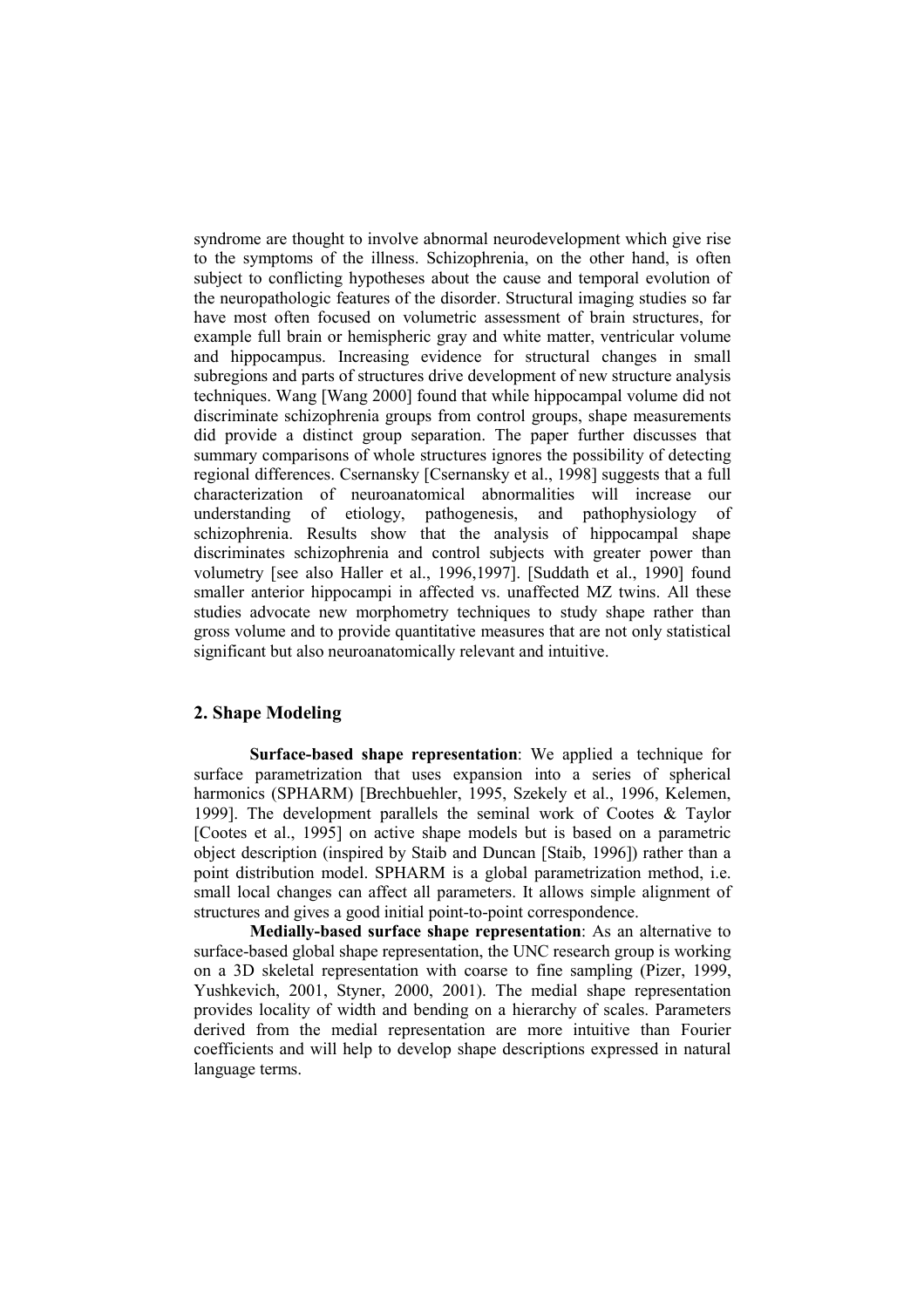### **3. Applications in Neuroimaging**

The following subsections describe applications of surface-based and medially-based shape representation methods in two clinical studies.

**3.1 Statistical analysis of amygdala-hippocampal asymmetry in schizophrenia.** We studied the asymmetry of the hippocampal complex for a group of 15 controls and 15 schizophrenics (collaboration with M. E. Shenton, Harvard). Asymmetry was assessed by segmentation using deformable models (Kelemen, 1999), by flipping one object across the midsagittal plane, by aligning the reference and the mirrored object using the coordinates of the first ellipsoid, and by calculating the MSD between the two surfaces (Fig.1).



**Fig. 1.** Analysis of amygdalahippocampal left/right asymmetry. The left hippocampal complex is mirrored, aligned and overlaid (right) to calculate the mean square distance between surfaces.

As shape difference measures can be largely influenced by object size differences, we normalized all the objects by volume. The statistical analysis can be based on the single features L/R volume asymmetry or L/R shape difference, but also by combining both values (Table 1, Fig.2). Similarly to published results [Csernansky et al., 1998], we found that the volume asymmetry expressed by  $(|L-R|)/(L+R)$  did not discriminate the groups well if we consider classification (70%), although the group difference was significant  $(P< 0.0032)$ . Using both shape and volume in a composite analysis (Fig. 2 right) results in a correct classification of 13 out of 15 for both groups and thus in an overall classification rate of 87%. We used a support vector machine (SVM) method (Vapnik, 1998). Unbiased classification performance was obtained by leave-one-out tests.

|                | <b>Volume</b>  | <b>Shape</b>        | Volume & Shape                                                          |
|----------------|----------------|---------------------|-------------------------------------------------------------------------|
|                | rel. L-R diff. | <b>MSD surfaces</b> |                                                                         |
|                |                |                     | Student t-test   F=10.4, P<0.0032   F=5.0, P<0.0335   F=11.19, P<0.0024 |
| Classification | 70%            | 73%                 | 87% (SVM)                                                               |

**Table 1.** Statistics of left/right asymmetry analysis of the amygdala-hippocampal complex for volume and shape characterization. Classification is poor and not much better than a guess for volume and shape only, whereas the combined analysis shows a significantly improved classification rate despite of the small numbers of 15 controls and 15 schizophrenics.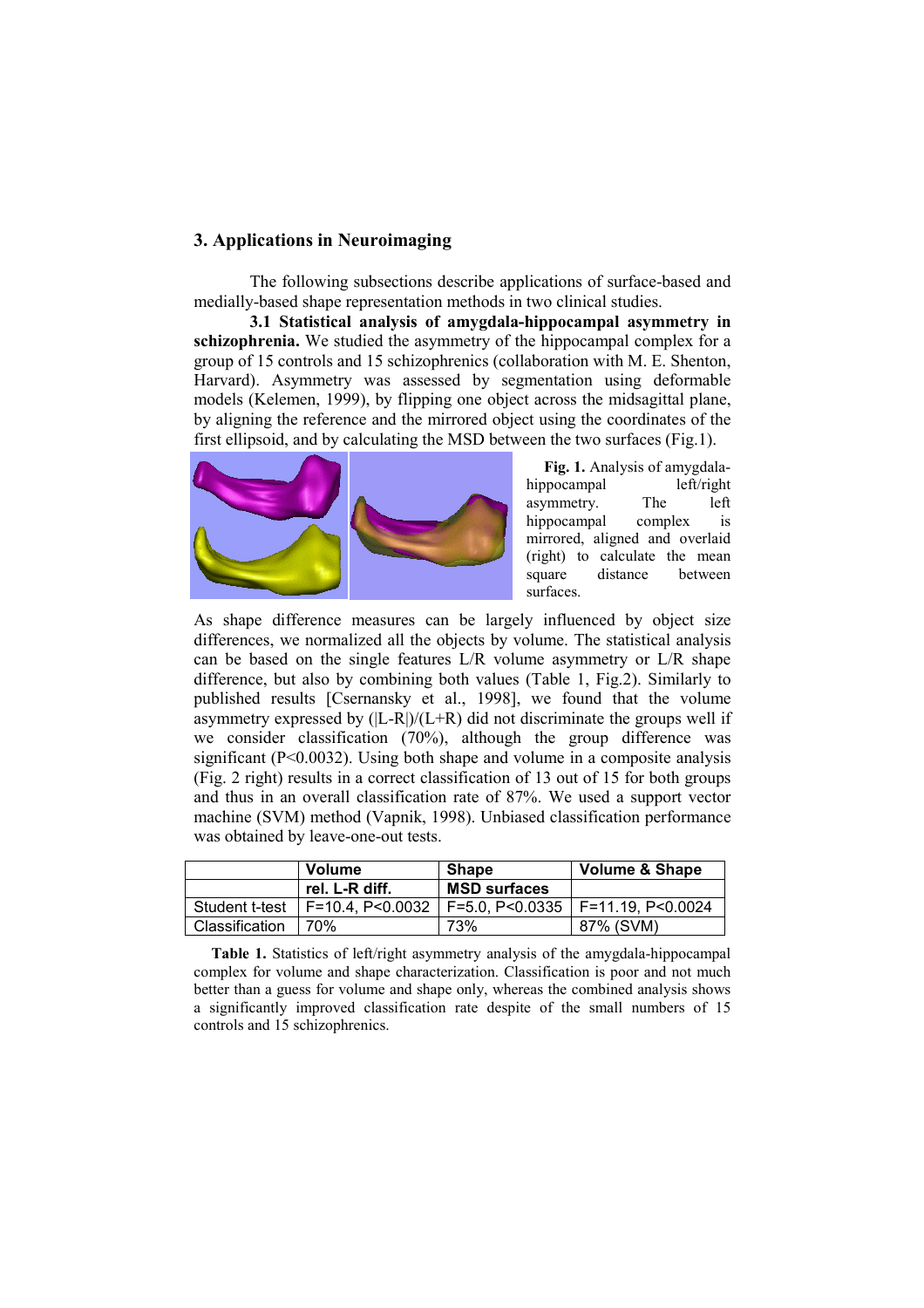

**Fig. 2.** Statistics of volume, shape and volume&shape lateralization of the amygdala-hippocampal complex in schizophrenia. The left figure shows the statistics of the volume asymmetry index  $(|R-L|/(R+L))$  for the control and schizophrenics groups. The middle figure illustrates the shape difference (mean square difference between corresponding surface points, MSD) for both groups after volume normalization of each structure. The figure to the right shows a combined analysis of volume and shape asymmetry, illustrated as a two-dimensional feature space. Controls and schizophrenics are marked by dark triangles and open squares, respectively, with overlay of quartile ellipsoids.

**3.2 Similarity of lateral ventricles in mono-/dizygotic twin study:**  The study of identical (monzygotic, MZ) and nonidentical twins (dizygotic, DZ) provides an excellent opportunity to study similarities and differences of the morphology with respect to a genetic effect. Moreover, discordant twins, i.e. one subject affected by illness and the related subject healthy, allow further insight into the genetic factor of illness [Suddath, 1990]. We have access to an MRI twin study of 10 twin pairs, all healthy controls, to study volume and shape of brain structures. Image data is part of a research of D. Weinberger at NIHM and is published in [Bartley, 1997]. We were interested in the shape variability of the lateral ventricles as ventricular changes are often found to be a marker for disease, e.g. in schizophrenia. We tested the hypothesis that ventricles of MZ twin pairs are more similar than ventricles of non-identical twin pairs and of unrelated pairs, to corroborate the hypothesis that brain structure is significantly controlled by genes. In a first step, we segmented the lateral, third, and forth ventricles by using a statistical classification of voxel intensities and user-guided postprocessing with 3D connectivity analysis. The variability of volume among the 20 subjects, all healthy controls in the age range of 26-35, was considerable (coefficient of variation 68.8%), and there was no significant group difference between MZ and DZ twin pairs using absolute and relative volume difference as a measure of similarity. However, visual evaluation of 3D renderings of the left and right lateral ventricles (Fig. 3) showed striking similarities in the shape of these structures. To avoid that size differences would dilute or alter the shape measurements, the size of all structures was normalized by volume. We then applied two shape representation methods, surface representation based on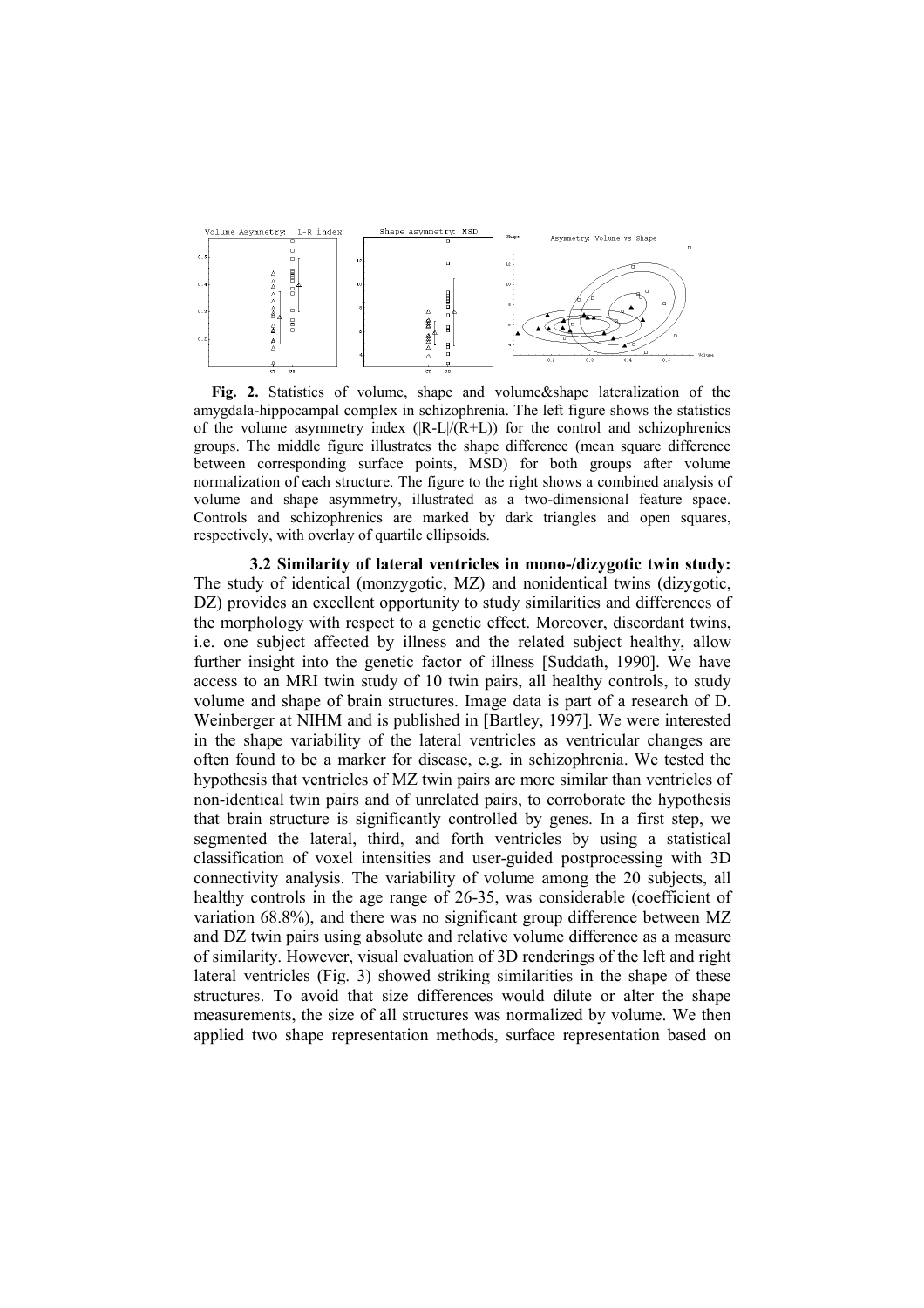

**Fig. 3.** Illustration of aligned and normalized surfaces of left and right ventricles of MZ (upper row) and DZ (lower row) twin pairs. The parametrization is overlaid as a surface mesh. The color major meridian lines show the stable point-to-point correspondences between surfaces. Visually, shapes of MZ twins are more similar than shapes of DZ twins. Please not that all the shapes are normalized by volume.

spherical harmonics [Kelemen, 1999] and 3D medial mesh representation presented in [Pizer, 1999, Styner, 2000,2001].

#### **Shape analysis using surface representation**

The binary segmentations of the left and right ventricles were parametrized and aligned using the spherical harmonics shape representation method [Kelemen, 1999]. Figure 3 illustrates the resulting surfaces and the parameter meshes. The overlaid of major meridian lines clearly demonstrate the stable point-to-point correspondence obtained by normalizing the parameter space to the poles of the first order ellipsoid. The metric for shape difference is the mean squared distance (MSD) between corresponding surface points. Given the nature of the expansion into harmonics, we can use Parseval's theorem to simply calculate the squared differences between two sets of coefficients. The measures for the MZ and DZ groups were analyzed and compared using standard statistical methods. The square root of the MSD was used for the student's t-tests. The results (Fig. 4) clearly demonstrate that the volume index does not show any group differences, whereas the shape difference of structures normalized for volume is significantly different. MZ shape pairs are more similar  $(p<0.012)$  than DZ shape pairs.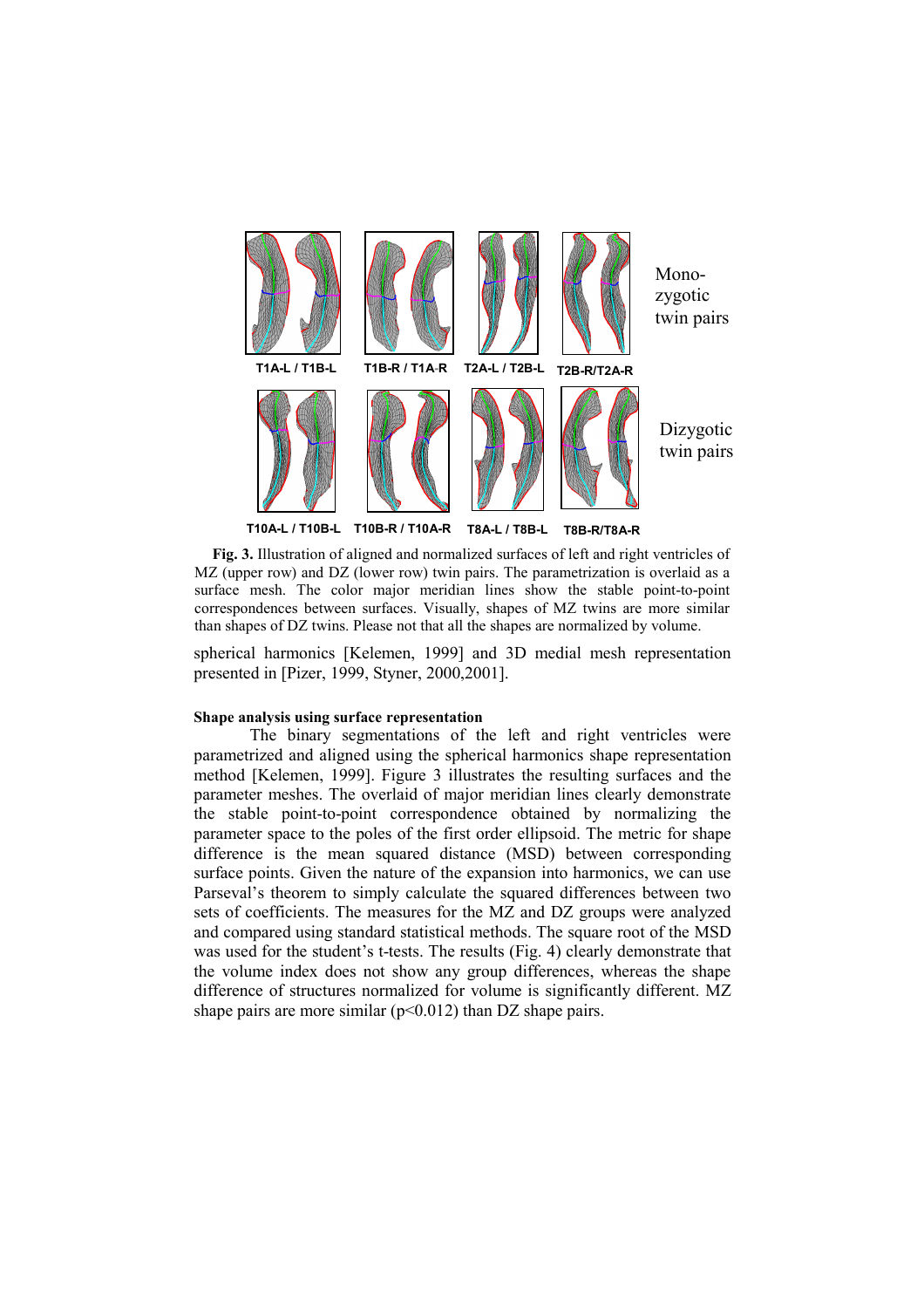

**Fig 4.** The volume difference index ( ${R-L}/(R+L)$ ) of the ventricles of MZ and DZ twin pairs is nonsignificant ( $p \le 0.75$ ). The shape difference ( $\sqrt{MSD}$ ) after volume normalization (right) results in a significantly lower shape difference for MZ than for DZ ( $p < 0.012$ ).

#### **Shape analysis using medial mesh representation**

The structures aligned and normalized using the spherical harmonics as described above were processed by deformation of a sampled medial model [Styner and Gerig, 2000,2001]. The mesh of a shape model, derived from a population of ventricular shapes, was deformed to optimally match the new binary structures. The deformation results in a point-to-point correspondence of the discrete set of mesh points (Fig. 5). At each mesh node, we know the position in space and the local width (radius). We used both features



**Fig. 5.** Shape comparison of ventricles based on medial representations. Right and left lateral ventricles of paired twins A and B are shown in the upper row. The larger figures at the bottom row represent the medial mesh with width (radius) difference at corresponding mesh points. The size and color of the disks indicate local differences between twin A and B in the range of minus 0.3mm till 1.5mm.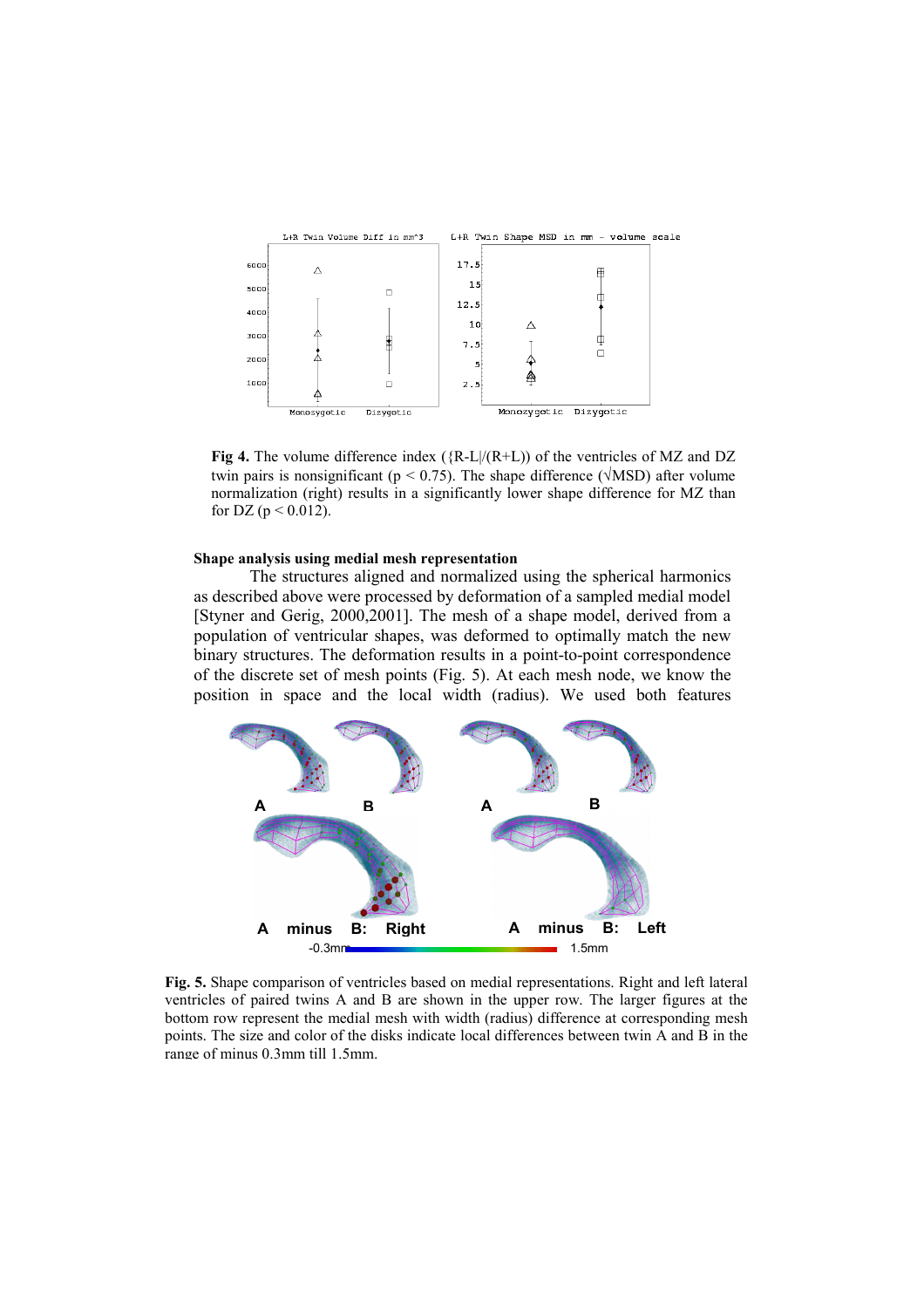

**Fig. 6.** Statistics of ventricle similarities. The mean absolute width differences at corresponding mesh points is shown for the three groups nonrelated pairs (180 pairs, left), MZ twins (5 pairs, middle) and DZ twins (5 pairs, right). The plots demonstrate that the DZ twin results could be a subset of the population of unrelated pairs (non significant group difference  $p<0.8562$ ), with smaller variance due to the larger age/gender/sibling similarity. The MZ twins, however, are significantly different from the DZ  $(p<0.0065)$  and from the unrelated subjects (p<0.0009).

independently to test whether the width itself without considering any mesh deformation, or the mesh deformation without considering any width changes, was more significant to find group differences between MZ and DZ twins. Figure 5 and Table 2 demonstrate that the group difference of the width measure alone is highly significant (p<0.0065) to tell that ventricular shapes in MZ twin pairs are more similar than in DZ pairs. We also tested a third group, which are all the unrelated pairs in our study of 20 subjects (Figure 6). The statistical tests show that the DZ distribution seems to be part of the unrelated pairs distribution. This result is plausible since non-identical twins have the same age and in our study the same gender, which explains the smaller variance of the DZ distribution. The same tests have bee applied to the second feature, the mean absolute distance (MAD) between the mesh node positions. This feature would significantly respond to mesh deformations, e.g. bending, disregarding any local width changes. The results were less significant (p<0.035/0.011, Table 2) but present additional shape information. Combined measures using a larger set of local features are currently studies. The interesting shape analysis results have to be compared with the volume analysis presented in the previous section, which was not significant at all, suggesting that shape analysis reveals new information not accessible by simple volume analysis.

# **4. Discussion**

This paper clearly demonstrates that shape features provide new information about group differences which is not provided by volume or size only. These results were expected since we intuitively know that structural differences between objects are only poorly defined by volumetric measurements. On the other hand, standard practice in neuroimaging analysis is still volumetry, measuring the brain volume or the volume of subcortical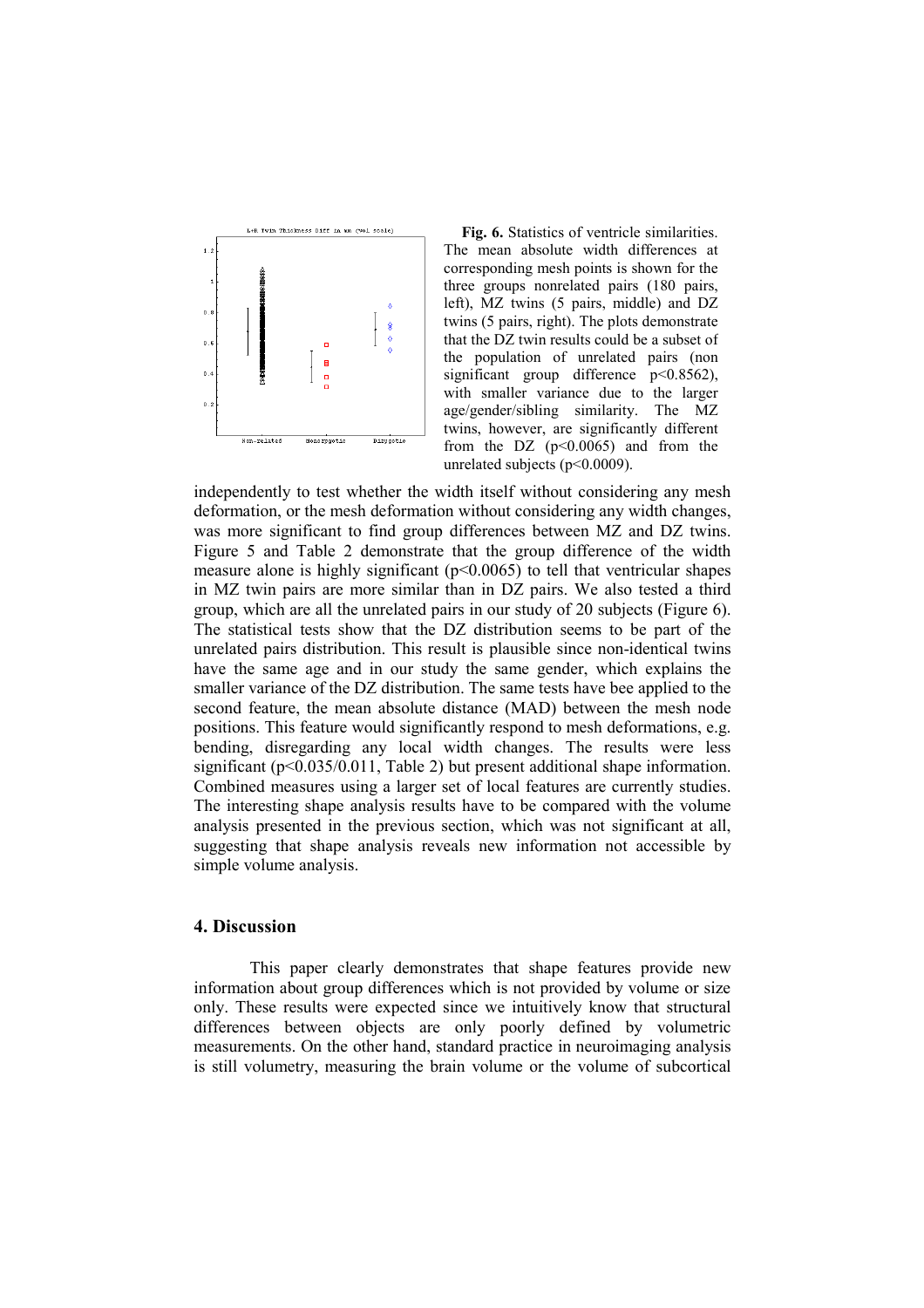| Width<br>similarity    |        |           |
|------------------------|--------|-----------|
|                        | DZ     | unrelated |
| МZ                     | 0.0065 | 0.0009    |
| DZ                     |        | 0.8562    |
| Location<br>similarity |        |           |
|                        | DZ     | unrelated |
| МZ                     | 0.0356 | 0.0110    |
| DZ                     |        | 0.6699    |

**Table 2.** Shape similarity of left and right ventricles between MZ/DZ/unrelated pairs using the sampled medial mesh representation. The table shows the p-values for testing mean differences of the width similarity measure (mean absolute radius differences, top) and location similarity measure (mean absolute position difference, bottom).

structures and ventricles. We will further extend our new methodology and apply the measurements to data from large clinical studies, in particular to the study of schizophrenia, the enlargment of ventricles in premature infants, to hippocampal measurements in epilepsy, and to autism and Fragile-X studies.

The comparison of the surface and the medial shape representation with respect to their power of finding group differences clearly demonstrates that the medial representation shows improved significance even using only part of the local shape information, here the width at a discrete set of corresponding mesh points. This is equivalent to flattening the mesh and looking only at the width parameter at the sampling points. The mesh deformation itself, independent of the width, can be described as a bending or straightening of figures. In our ventricle study, this measurement was less significant but still below a p-value of 5%. We plan to combine both, width and position, to further improve the discrimination power. A most significant advantage of a sampled medial representation versus a Fourier surface description is the locality of shape information [Yushkevich, 2001], as we can ask for group differences of a part of the mesh only or even at single mesh elements. In epilepsy and schizophrenia, e.g., several groups found significant shape differences using global parametrization or a large set of features. However, such analysis does not give any answer to where and what the pathological differences would be. We will apply our framework to hippocampal and ventricular analysis in studies where group differences were already found, and will test the possibilities for locality and type of shape change given by our new methods.

#### **Acknowledgements:**

We acknowledge D. Weinberger and W. Douglas, NIMH Neuroscience at St. Elizabeth, Washington for providing the twin datasets.